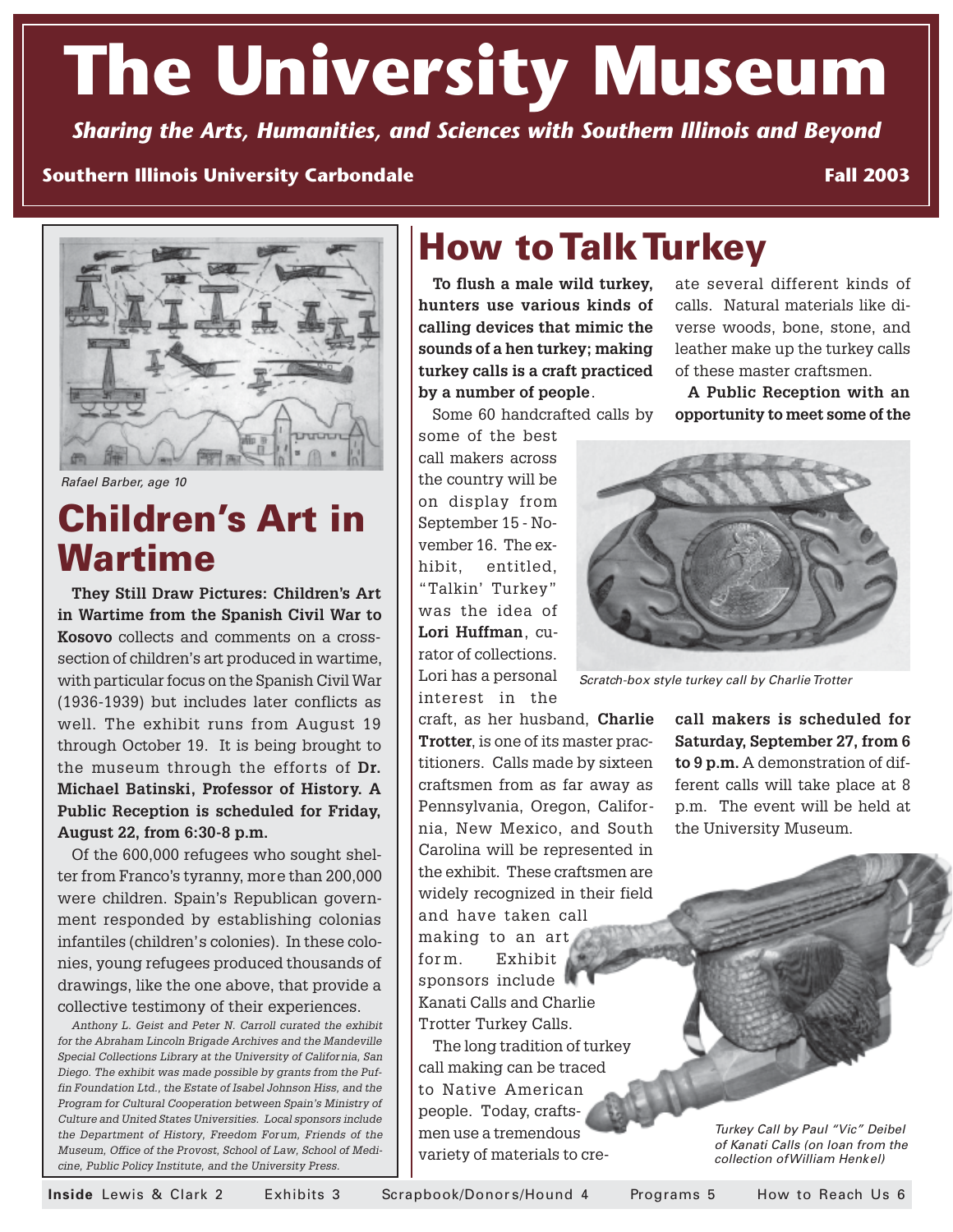# **Celebrating the Legacy of Lewis and Clark, 1803 – 1806**









Kenneth Holder's Mountain Palace series

# **Kenneth Holder's Lewis & Clark Paintings October 24 – November 21**

**The titles of Kenneth Holder's works, from his exhibit "Paintings from the Lewis and Clark Trail," evoke a pristine landscape and a world full of promise, but they also show the landscape as it has changed as we celebrate the 200th anniversary of the Corps of Discovery.** Holder

and his wife Jan embarked on their own 3,000 mile journey to record the changes.

One of the interesting things about Holder's paintings is the unusual shapes he uses. Diamonds, triptychs, and serial paintings reflect the landscape forms he saw.

**Holder and his wife Jan will attend the exhibit's Opening Reception, Friday, October 24, from 7 p.m. – 9 p.m.**

### **Plants of Lewis & Clark September 1 – October 30**

A traveling exhibit on the plants discovered by the expedition will showcase twenty pressed specimens. Lewis and Clark were charged by President Thomas Jefferson to take note of plants and to investigate their potential value in commerce and medicine. At the conclusion of their journey, Lewis had made notes on some 260 plants.

**Accompanying each specimen in the exhibit is its scientific name, its name in the Lemhi Shoshoni language, and the explorers' comments from the Journals.**

On the Rubber Rabbitbrush plant (Chyrsothamnus nauseosus) at the Big Bend of the Missouri on September 21, 1804, Lewis noted that "The goat or antelope feed on it in the winter, it is the growth of the high plains." The exhibit also explains that some Native Americans chewed the sap-like gum, used the branches to smoke hides, and the yellow flowers to make a dye for their wool, leather, and baskets.

## **A Joint Adventure Carbondale and Cairo**

**The University Museum and the U.S. Custom House Museum are sharing Lewis and Clark exhibits and staff as Southern Illinois celebrates the Bicentennial of the Lewis and Clark Expedition.** Kenneth Holder's watercolors and the "Plants of the Lewis and Clark Expedition" will be set up in the U.S. Custom House in Cairo in November. Museum Studies student **Carla Smith** and **Dona Bachman**, Museum Director, and **William Snyder**, Museum Exhibits Designer, have been working on exhibits with **Louise and Russell Ogg**, Curators of the U.S. Custom House Museum, and with **Monica Smith** of the Cairo Public Library. Cairo will hold its major programming November 15 – 19 when historical reenactors float into Cairo on their keelboat and pirogues.

**Funding for this work comes from a Library of Congress grant received by SIUC's Morris Library and coordinated by David Koch, Special Collections, and Robert Swenson, Department of Architecture and Interior Design.**

#### **Lewis and Clark in Southern Illinois: 1803 – 1804**

Meriwether Lewis and William Clark spent more time in what is now the state of Illinois than in any other trail state. They arrived at Fort Massac in Southern Illinois along the Ohio River on November 11, 1803 and departed from Camp River DuBois (present day Wood River) on May 14, 1804.

Where the City of Cairo is now located, they stopped at the Confluence of the Ohio and Mississippi Rivers from November 14-20. During this time they added men; talked with Native Americans; trained each other in surveying and celestial navigation; and established a point at the Confluence, which apparently served them in all of their mapping once the journey up the Missouri began.

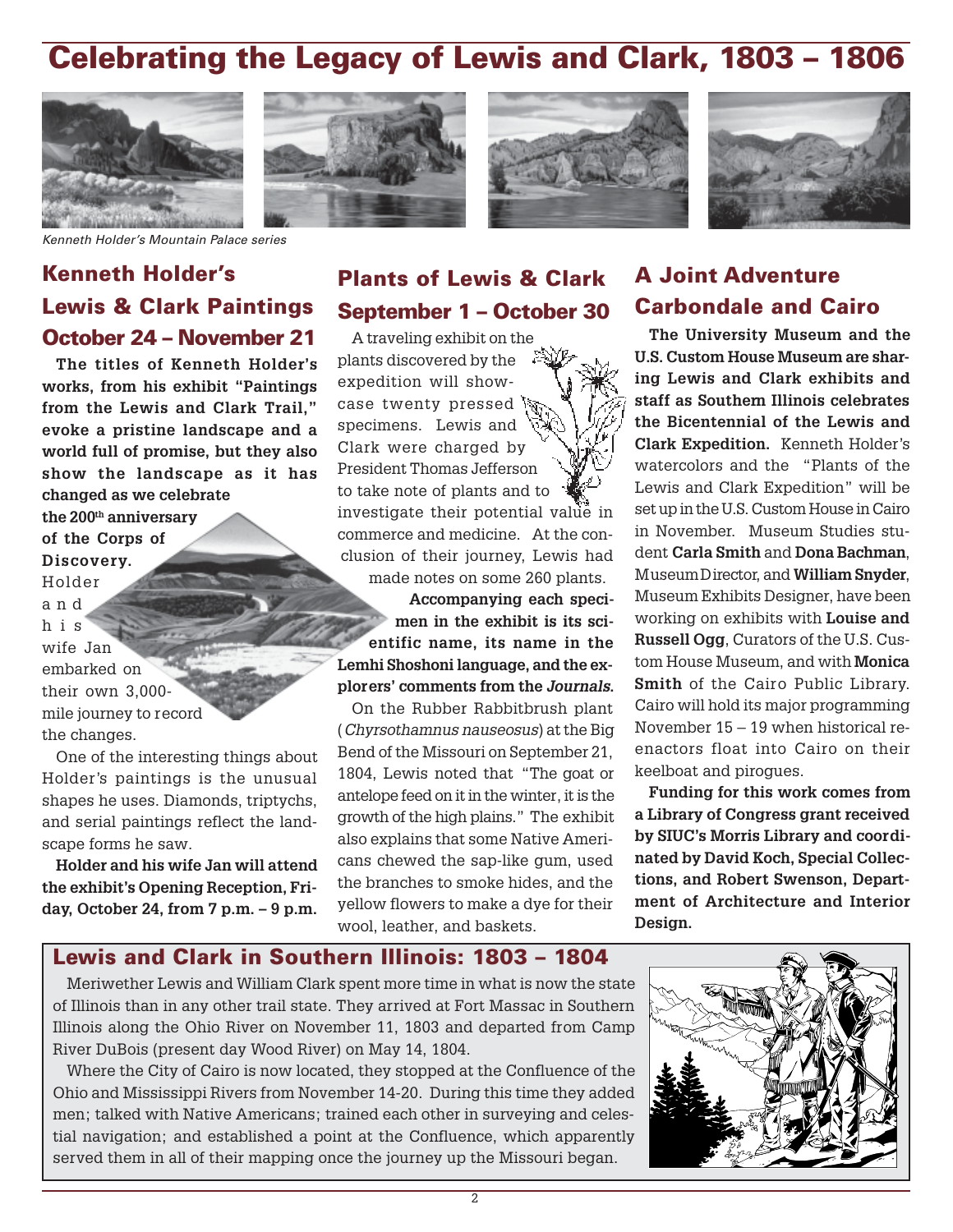# **Fall Exhibits**



### **North Hall Mitchell Gallery**

#### **August 19 - Oct. 19**

**They Still Draw Pictures: Children's Art in Wartime from Spain to Kosovo** Organized by Dr. Michael Batinski, SIUC Department of History.

**October 24 - November 21 Kenneth Holder: Paintings from the Lewis and Clark Trail**

**December 5, 2003 - January 25, 2004 Combined Faculty Art Show**

#### **Atrium Gallery**

**August 19 - November 21 Hindu Art from the University Museum Collection**

### **South Hall**

#### **South One Gallery**

#### **August 14 - October 19 Richard Lawson: Parts of a World: Images from a Larger Work**

Made possible in part through a grant from the Carbondale Community Arts' Southern Arts Fund, by the Illinois Arts Council, a state agency, and the National Endowment for the Arts.

Life of an Urn Peter b. Smith

### **October 24 - November 30**

**Peter b. Smith: Fragments And Memories: Architectural Photography, SIUC**

#### **December 5, 2003 - January 25, 2004 MFA Preview**

#### **South Two Gallery**

#### **Through November 16**

**Digging Into The Past,** Curated by Michael Hernandez, Ph.D. Candidate, SIUC Department of Anthropology.

Made possible by a grant to the University Museum from the Illinois Humanities Council, the National Endowment for the Humanities, and the Illinois General Assembly.

#### **Southern Illinois Gallery**

**Ongoing W.P.A. Pioneer Dioramas**

**August 15 - 23 Preview Of Southern Illinois Artists' Works For Auction,** August 23 Auction

**September 1 - October 31 Plants Of The Lewis & Clark Expedition**



**November 7 - January 30, 2004**

**Marguerite Taylor Doll Collection,** Curated by Museum Studies student Tim Taylor

#### **South Seven Gallery**

#### **Through August 24 William H. Thielen: "With Feeling - With Substance: Paintings**

**On Paper."** Made possible in part through a grant from the Carbondale Community Arts' Southern Arts Fund, by the Illinois Arts Council, a state agency, and the National Endowment for the Arts.

#### **September 15 - November 16**

**Talking Turkey: Handcrafted Calls by Master Carvers** Curated by Lori Huffman

**December 1 - 12 Dae Won Yi, MFA Thesis Exhibit**

Giant City Richard Lawson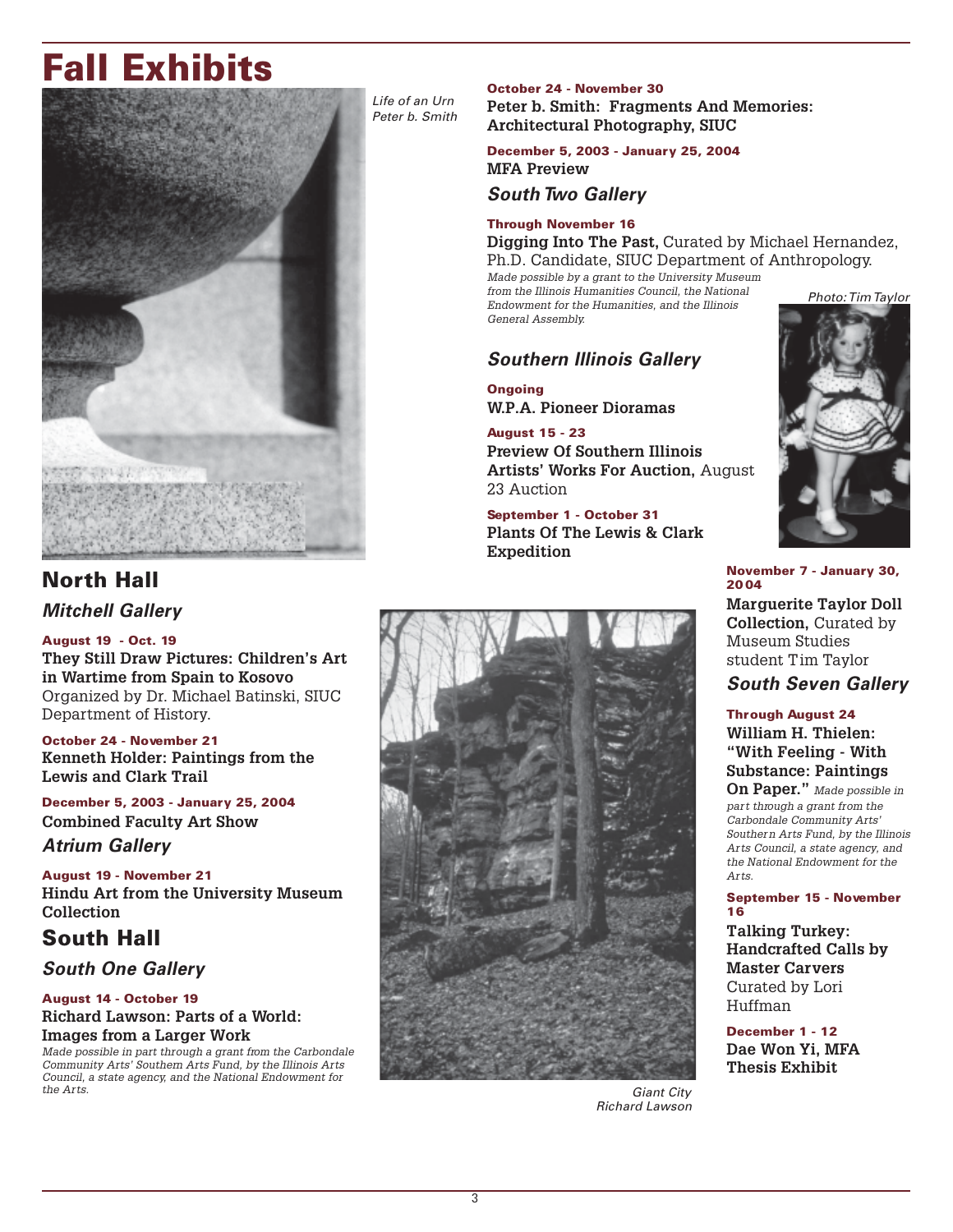# **Scrapbook**



An ancient Chinese horse was one of many artworks loaned by area collectors for "A Community Collects"



Over 1000 children participated in Museum activities organized by Bob DeHoet, Museum Education Coordinator, this summer



Debbie Tindall, President of the **Carbondale** Chamber of Commerce admires the Carbondale Jug by **Kirkpatrick Potteries** displayed by the Museum at the annual Chamber luncheon.

# MUSEUM DETECTION: MEET THE **ARTIFACT HOUND**



**Giving children something to remember the Museum by was the dilemma for the University**

**Museum staff. The solution: The Artifact**

**Hound!** Three-inch stickers of the friendly pooch (and yes, he is a Saluki!) will remind visitors of the detection that goes on in a museum — both by the staff and by the visitor. We are planning various scavenger hunt activities for this fall. Next time you're in the Museum, ask for a free Artifact Hound sticker.



Visitors look at the hand-made paper wall in Museum Exhibits Designer William Snyder's MFA show. William's degree was awarded August 2. Congratulations!

# **2003 Honor Roll of Donors**

#### **Donations since last newsletter:**

Howard & Lorie Allen Dona Bachman Lori Huffman, Charlie Trotter, Katlin Trotter Martha Ellert & William Hunter Jack & Lois Hayward Michael & Donna Henry L. LaVerne O'Brien Carolyn Paige Barbara Jane Schwartz Rendleman Charles L. Ruble Fred & Blanche Sloan The University Club Jack & Sue Whitlock

#### **Friends of the Museum – since August 2002:**

Aaron & Susan Acree Brandy Adams Howard & Lorie Allen Stephen & Nicole Bay Michael Blazinic John & Stephanie Carter James Cotton Demori Currid Matthew England Tom & Kara Firestone Louis & Doris Freitag Kenneth Gass Ganesh Iyer & Padmini Palat Richard & LeAnn Kuehl Ron Naverson Marsha G. Ryan Jaswant & Nonie Sidhu Fred and Blanche Sloan Carolyn Snyder Benjamin Wooley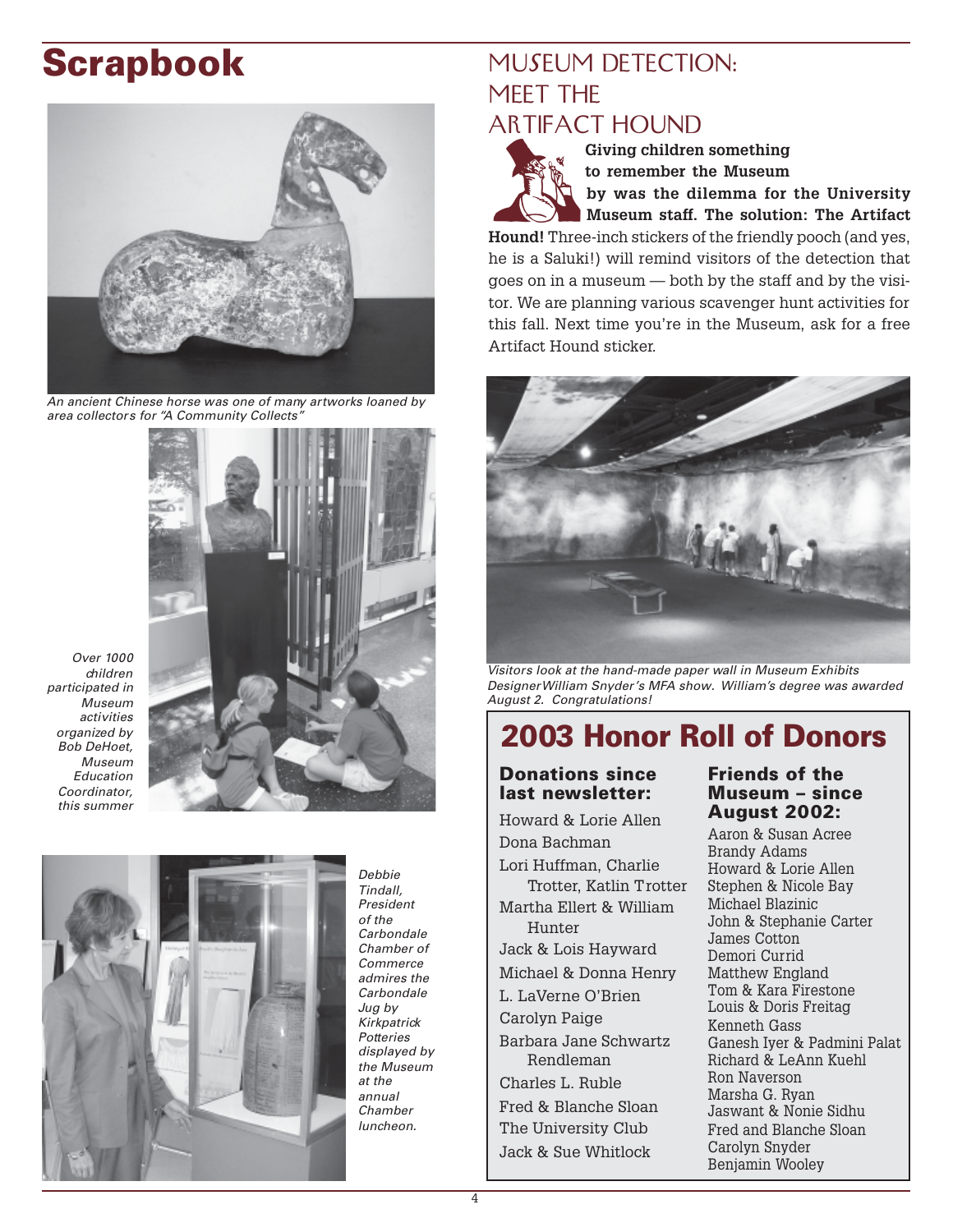# Fall Programs **Family Programs**

### **Receptions and Lectures**

#### **Friday, August 15**

4-7 p.m., Exhibit Reception/Meet the Artist: **Richard Lawson, Images from a Larger Work\***

#### **Friday, August 22**

6:30-8 p.m., Exhibit Reception for **They Still Draw Pictures**

#### **Saturday, August 23**

**Auction of Southern Illinois Artists' Works** to benefit the Museum: Preview Reception, 7-7:30 p.m Auction, 8-9 p.m.

#### **Tuesday, September 9**

4-5 p.m. Mark Wagner on **A Flatboat Archaeology Dig in Southern Illinois\*\***

#### **Tuesday, September 23**

4-5 p.m. Heather Lapham on **Curating an Archaeological Collection\*\***

#### **Saturday, September 27**

6-9 p.m. Exhibit Reception/Meet the Artists: **Talkin' Turkey: Handcrafted Calls by Master Carvers**

#### **Tuesday, October 7**

4-5 p.m., Mary McCorvie on **Lewis & Clark in Illinois\*\***

#### **Friday, October 24**

7-9 p.m., Three Exhibits' Reception/Meet the Artists for **Kenneth Holder, Peter b. Smith, and "Plants from the Lewis & Clark Expedition"**

#### **Friday, December 5** 4-7 p.m., Exhibit Reception for the **Combined Faculty Art Show and MFA Preview**

**Saturday, December 6** 1-4 p.m. Exhibit Reception for **Marguerite Taylor Dolls & Holiday Open House**

### **Learning Adventure**

Unless otherwise noted, Learning Adventures are primarily for children age 6 and above accompanied by adults. Group rates available, please call if interested. To register, just call the University Museum, at 453-5388, or email Museum Education Coordinator Bob DeHoet drhoet@siu.edu.

#### **Saturday, October 25 / 10 a.m.-4 p.m.**

#### **Fossil Plant Hunt — A Learning Adventure Instructor: Harvey Henson.**

**Locations:** University Museum 10-11 a.m., and Carterville, 12-4 p.m. **Cost:** PRE-REGISTER. \$20 per adult/child pair, plus \$8

per additional child. \$12 for adults registering as individuals. Price includes cost of materials.

In the morning, learn about fossils. In the afternoon, search for actual fossils of creatures hundreds of millions of years old on the field trip.

Note: Wear long pants; bring a hammer and a small, sturdy plastic bag if you can. A break at 11 a.m. will allow time for eating before the field trip. A sack lunch is recommended.

#### **Completely Free Saturday Afternoon Program**

**Children 6-14, 1:30-3:30 p.m., at the Museum. Limited to 15.**

**PLEASE PRE-REGISTER, Call the Museum at 453- 5388. Questions? ask for Education Coordinator Bob DeHoet.**

#### **Sept. 27**

#### **Be an Archaeologist!**

After looking at the Digging into the Past exhibit and objects from the Archaic, Woodland, and Mississippian periods, students will be able to identify artifact use and time period.\*\*

#### **October 4**

#### **Picture This! Make a Museum Photo Album**

In the first session, students will write about and photograph favorite objects in the Museum. Then they will combine them into an album.

#### **October 11**

#### **Plants Alive! Plants of Southern Illinois and the Plants of Lewis and Clark**

Students will tour the Lewis & Clark exhibit (Museum) and the SIUC Plant House and play a plant flash card game.

#### **November 8**

#### **Creating Fantastic Imaginary Buildings**

After viewing an architectural photograph exhibit, students will create their own fantastic buildings using photomontage techniques. This is the 1st Annual Fantastic Architecture Conference.

#### **November 15**

#### **Making the News: Holiday Edition**

Students will write on their favorite exhibits for a holiday newspaper.

#### **December 6**

#### **Holiday Workshop: Making Pioneer Toys PRE-REGISTRATION NOT REQUIRED.**

Students will look at life in early Illinois through the magic of the Museum's Pioneer Dioramas. Then they will make their own pioneer toys and put themselves in the roles of young settlers.

#### **SPECIAL TEENAGE PROGRAM, ages 13-18**

#### **September 20, time to be announced**

**Archaeology Workshop at General J.A. Logan Museum,** Murphysboro, Please PRE-REGISTER (453-5388) by September 15. Meet at Logan Museum. Coordinated by Michael Hernandez. Sponsored by the Graduate Student Archaeology Association.

**\* Made possible, in part, by a grant from the Carbondale Community Arts' Southern Arts Fund, by the Illinois Arts Council, a state agency, and by the National Endowment for the Arts**

**\*\* Made possible, in part, by a grant from the Illinois Humanities Council, the National Endowment for the Humanities, and the Illinois General Assembly.**